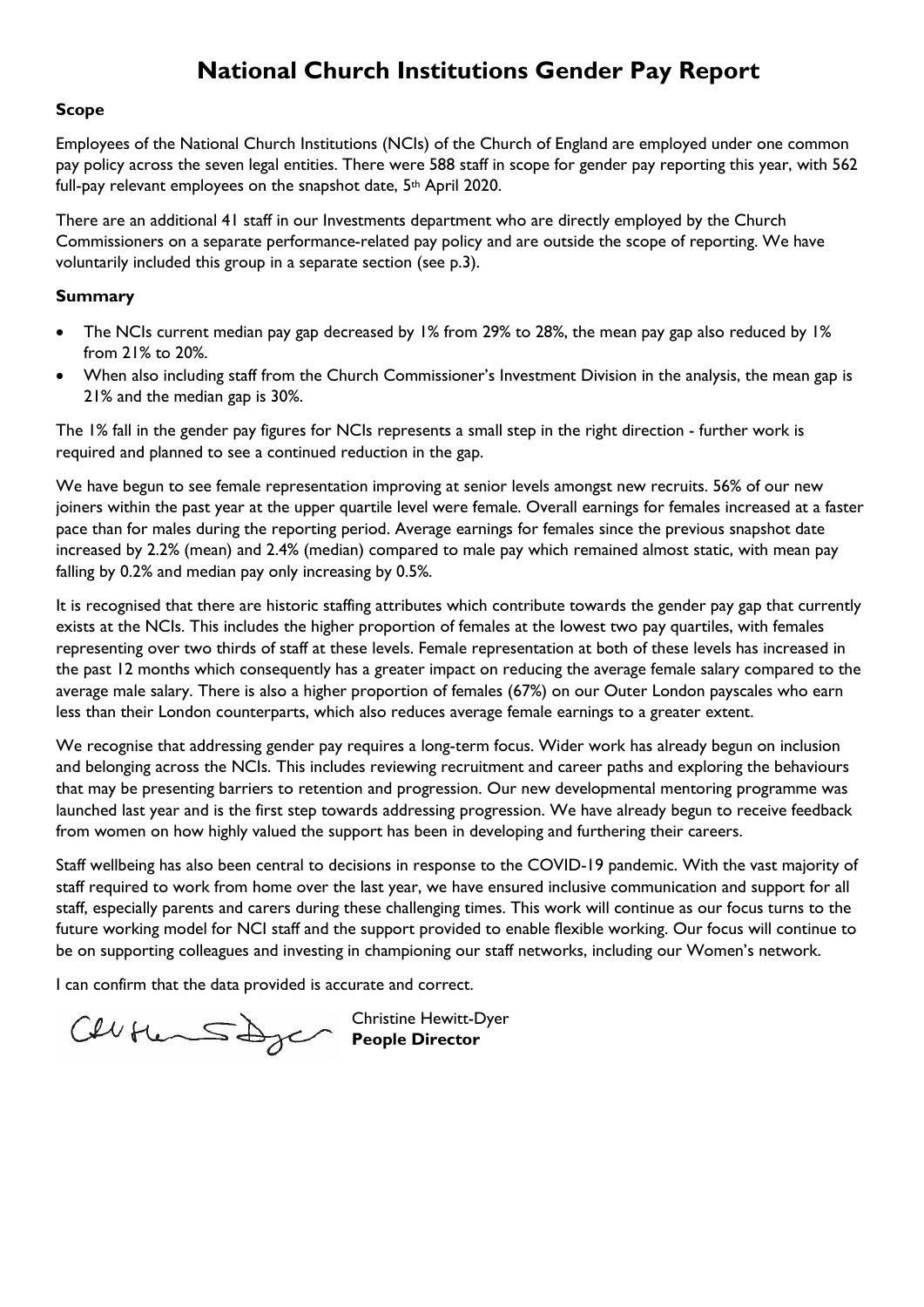### **NCI Staff**

This section covers 588 staff employed on the joint employment framework covering seven legal entities. At the snapshot date, 562 were full-pay relevant employees.

#### Gender Pay Gap

- The mean salary for males is £52,190 and for females is £42,011. The difference of £10,180 equates to 20% in favour of males and is a 1% decrease from last year.
- The median salary for males is £47,522 and for females is £34,266. The difference of £13,255 equates to 28% in favour of males and is a 1% decrease from last year.



#### **Gender Pay Gap Comparison**

#### **Representation**

- 57% of the NCIs current workforce is female
- Female representation in the upper quartile remained at the same level in 2019
- We continue to see a large proportion of females in the lower and mid-lower quartiles, this subsequently impacts on the average pay for females being lower than males



#### Bonus Pay

The NCIs do not operate a performance pay or bonus system but have the discretion, in very exceptional cases, to mark the completion of a particularly demanding project with the award of a one off non-consolidated, nonpensionable special payment in recognition of an outstanding piece of work. In the reporting period four individuals (one females, three male) were awarded a one-off payment resulting in mean bonus of 73% in favour of males and median bonus of 100% in favour of females. The proportion of males receiving a bonus is 1.2% and for females is 0.3%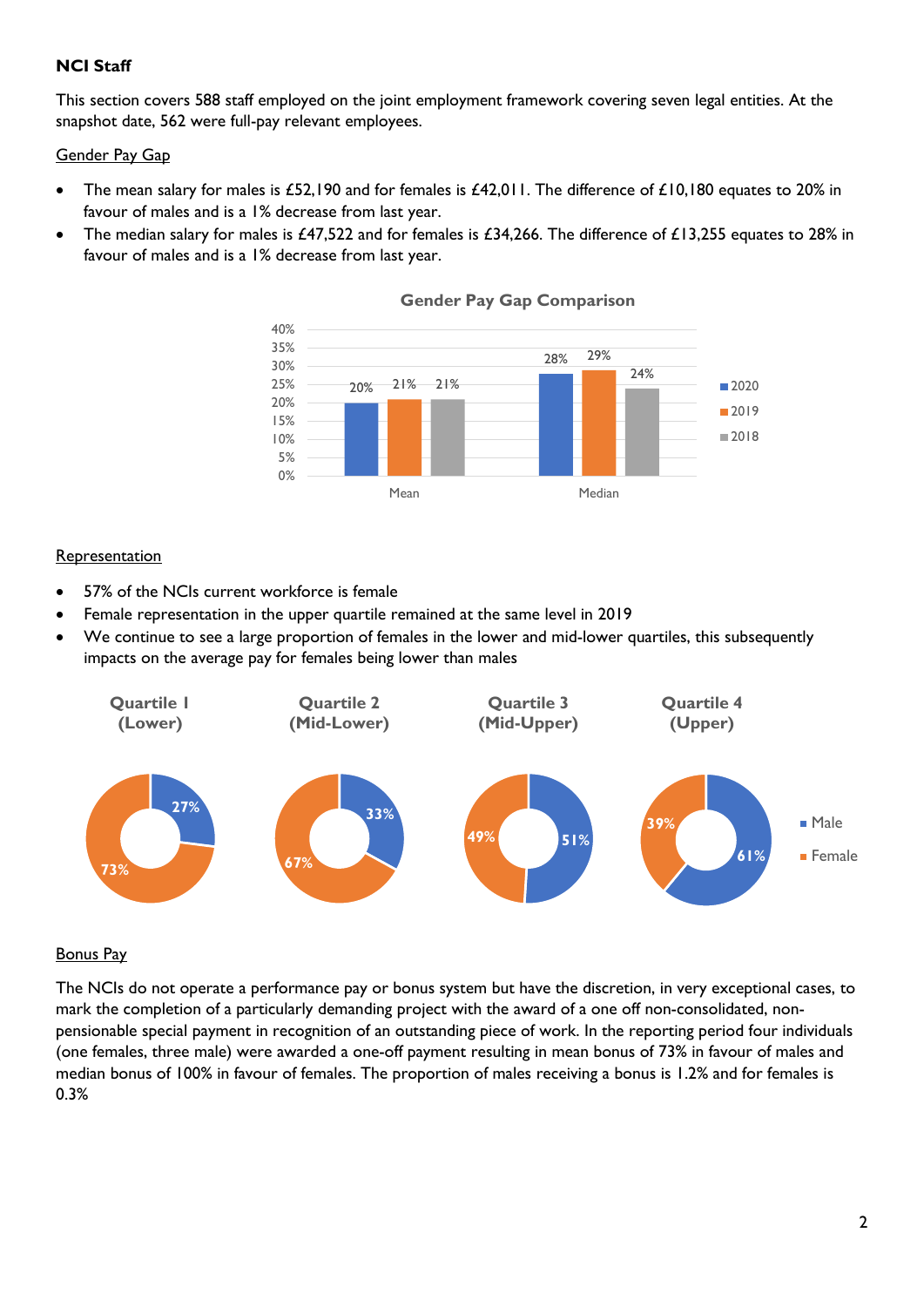### **NCI Staff & Investment Division of Church Commissioners**

This section provides analysis of those employed under the joint employment framework alongside those directly employed by the Investment Division on the separate pay arrangements. In total there were 630 employees on the snapshot date, with 603 full-pay relevant employees. We are reporting this information voluntarily and figures on this page will not be uploaded to the Government's portal.

### Gender Pay Gap

- The NCIs & Investment Division mean gender pay gap is 21% whilst the median pay gap is 30%, which is slightly higher than the pay gaps for the NCIs (see p.2)
- The mean salary for males is £56,503 and for females is £44,428. The difference of £12,075 equates to 21% in favour of males.
- The median salary for males is £50,162 and for females is £35,377. The difference of £14,786 equates to 30% in favour of males.

### **Representation**

- 56% of the entire workforce are female.
- Female representation remains broadly similar with the inclusion of the Investment division.



## Bonus Information

- Staff in the Investment Division operate under a specific incentive scheme designed to reward outperformance of the Church Commissioner's investment target.
- The table right displays the total bonus information, 32 out of the 36 bonuses awarded were to staff in the Investment Division
- A number of bonuses in scope reflect payments awarded through the Long Term Incentive Plan (LTIP) where a proportion of bonus is retained and paid out over subsequent years.

|                           | <b>Male</b> | <b>Female</b> |
|---------------------------|-------------|---------------|
| <b>Overall Total</b>      | 278         | 352           |
| <b>No. Received Bonus</b> | 22          | 4             |
| % Received Bonus          | 8%          | 4%            |
| Bonus Pay (Mean)          | £35,069     | £29,492       |
| <b>Bonus Gap (Mean)</b>   | 16%         |               |
| Bonus Pay (Median)        | £4,350      | £4,200        |
| Bonus Gap (Median)        | 3%          |               |